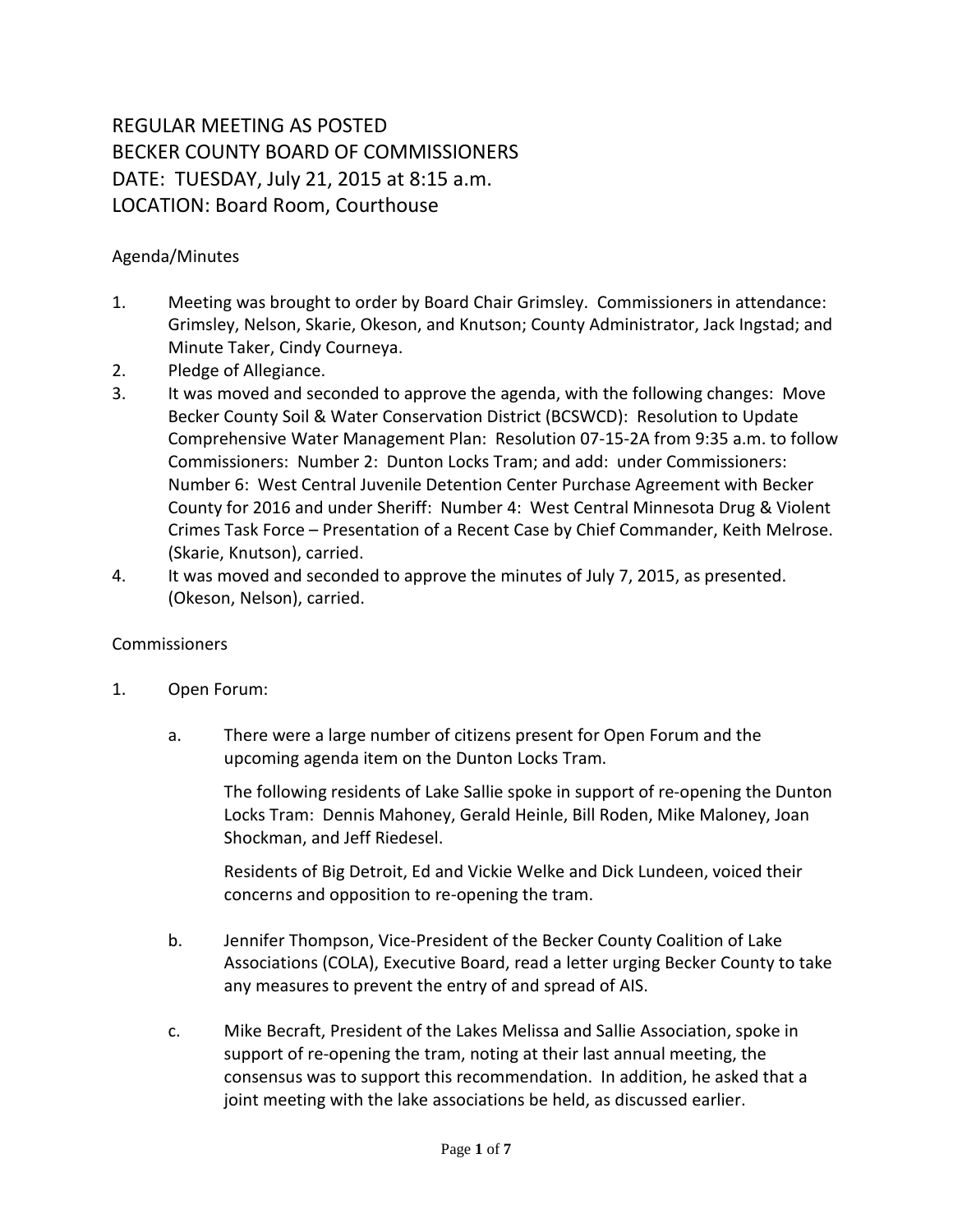- d. Gerry Schram, resident of Erie Township, addressed the board in regards to the work being done on County Road 25 and suggested a bike lane be put on one side. Commissioner Nelson asked whether a separate lane or a wider, tarred shoulder should be considered. Highway Engineer, Jim Olson, will bring this forward at the next Highway Committee meeting for further discussion.
- e. Justin Klemetson spoke in regards to Ditches 19 and 10. He also requested that the appointment for the Buffalo-Red River Watershed District Board of Managers position be postponed for today, noting his concerns and suggesting there may be another potential candidate interested in the position.
- 2. Discussion on Dunton Locks Tram:
	- a. Chair, Ben Grimsley, read letters that were received in opposition to re-opening the Dunton Locks Tram including one from Steve Lindow, President of Bad Medicine Lake Area Association; and Paul Bursik, Vice-President of the Lake Detroiters Association.
	- b. Commissioners Okeson and Knutson briefly expressed their frustration with the non-compliance of the Board's direction from the previous meeting of July  $7<sup>th</sup>$ , noting that the NRM Committee and Board had not received the requested information on the "Best Practices Plan", as discussed.
	- c. Peter Mead, Director of the Becker County Soil & Water Conservation District addressed the Board and provided a document entitled, "Dunton Locks Management Practices to Prevent the Spread of AIS Upstream of Lakes Sallie and Melissa". He referenced page 3, which provides an outline on Management Practices for the Dunton Locks Tram, and information on Tram Re-Design and Re-Construction options. In addition, he also reported that BCSWCD does not have a position either way on the issue of re-opening the tram. Discussion followed.
	- d. It was moved and seconded to approve meeting with the two lake associations, Lakes Mellisa and Sallie, and Lake Detroiters, to establish a workable plan for the operation of the tram for next year and to discuss funding options. (Okeson, Knutson), carried.
	- e. It was noted that the Natural Resources Committee will follow-up on the discussions from today and establish a "committee" to continue working on the process.
- 3. Reports and Correspondence: The Commissioners reported on the following meetings:
	- a. Commissioner Okeson: Transit meeting/MCIT Training Session on Joint Powers Agreements in Wadena, and met with Ryan Damlo, the Transit Director for Becker and Wadena Counties, and attended the West Central Regional Juvenile Center meeting.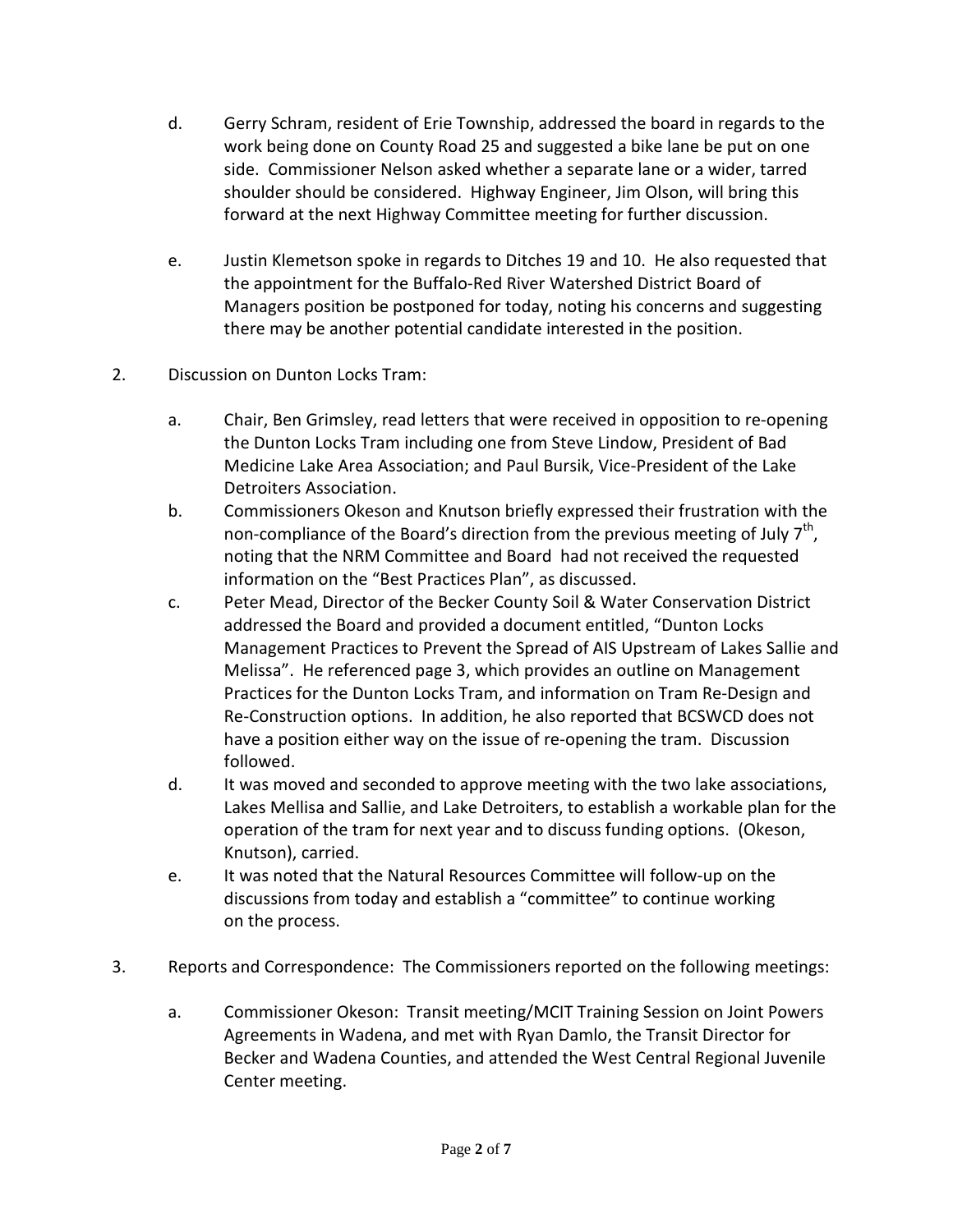- b. Commissioner Nelson: Natural Resources Committee, Sunnyside, Becker County Soil & Water Conservation District, Information Technology (IT), and Economic Development Authority (EDA).
- c. Commissioner Skarie: Environmental Affairs Committee and Becker County Fair Board.
- d. Commission Knutson: Natural Resources Committee, Jail Project meeting with architect and jail project manager, and Zoning Ordinance Review Committee.
- e. Commissioner Grimsley: Becker County Historical Society, Sunnyside, Transit meeting/MCIT Training in Wadena, Finance Committee, and met with the City of Detroit Lakes and IMBA (International Mountain Biking Association).
- f. County Administrator, Jack Ingstad, provided a brief update on the jail project and meeting held with the Jail Project Architect, Scott Fettig, and Project Manager, Bob Bristlin.
- 4. Appointments: Buffalo-Red River Watershed District Board of Managers Position:
	- a. Justin Klemetson was present and voiced his concerns in reference to the Buffalo-Red River Watershed District and the need for improved representation. He also noted that he knows of an individual that may be interested in the BRRWD Board of Manager position.
	- b. Commissioner Nelson reported that the BRRWD Board of Manager position has been advertised, according to the requirements, and current board manager, John Hanson has expressed interest in serving another term.
	- c. It was moved and seconded to approve tabling the appointment for the Buffalo-Red River Watershed Board of Managers position at this time, and to readvertise for the position, as discussed, with the appointment to be considered at the next Board meeting of August 4, 2015. (Okeson, Knutson), carried.
	- d. Commissioner Nelson commented that Bruce Albright, representing the BRRWD would be asked to attend the next Board meeting to provide an update, etc.
- 5. Initial Budget Presentation: Denise Warren presented:
	- a. County Administrator, Jack Ingstad, provided a brief summary of the budget process to date, noting that Becker County is in sound financial condition; upgraded now to a AA bond rating, in line budget-wise, and the County will have a 3% debt limit. He also reported that Becker County has received a clean audit. Centralized Accounting is complete with Denise Warren coordinating the budgets for the Highway and Human Services Departments, and Darin Halvorson for the remainder, with himself and Auditor-Treasurer, Mary Hendrickson overseeing the process.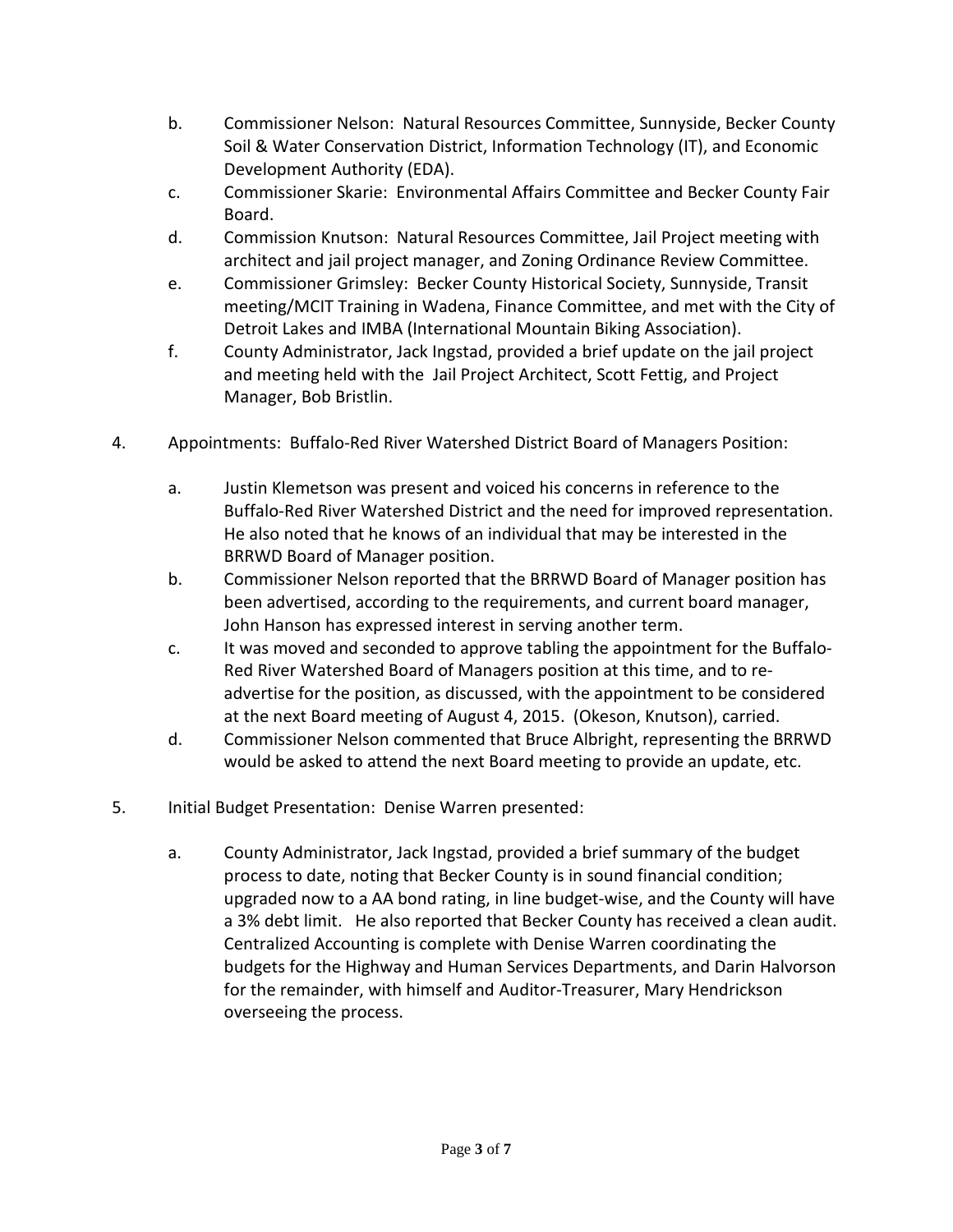- b. Denise Warren presented an overview of the Becker County 2016 Budget Power Point Presentation for Initial Budget Discussions, as of July 21, 2015, which included a timeline for the budget process. The date for setting the preliminary maximum levy is September 15<sup>th</sup>, with the date of December 15<sup>th</sup> for adoption of the final budget for 2016. Discussion followed.
- 6. West Central Juvenile Detention Center Purchase Agreement with Becker County for 2016: Commissioner Okeson presented:
	- a. It was moved and seconded to approve the Annual West Central Regional Juvenile Center Cooperative Agreement for Becker County, with a change in the number of beds from 3.5 to 3 for 2016, with the flat fee amount per bed at \$79,500.00, for a total amount of \$238,500.00 per year (\$19,875.00 per month/12 months), and as agreed upon by the Director, Stephen Larson. (Okeson, Nelson), carried.

Becker County Soil & Water Conservation District (BCSWCD): Resolution to Update Comprehensive Water Management Plan: Resolution 07-15-2A: Peter Mead Presented:

1. It was moved and seconded to approve Resolution 07-15-2A, as presented, that the Becker County Board of Commissioners resolve to revise and update its current local water management plan and delegates the Becker County Soil and Water Conservation District (SWCD) the responsibility of coordinating, assembling, writing, and implementing the revised local water management plan pursuant to M.S. 103B.301, and as outlined in said resolution. (Nelson, Knutson), carried.

Auditor-Treasurer: Mary Hendrickson presented:

- 1. Licenses and Permits:
	- a. It was moved and seconded to approve Resolution 07-15-2B, to approve the Gambling Application for Exempt Permit to conduct a Raffle for the Cormorant Lions Club, on September 25, 2015, for operations at: Cormorant Community Center, 10929 County Highway 5, Pelican Rapids, MN, in Cormorant Township. (Nelson, Knutson), carried.
- 2. It was moved and seconded to accept the May 2015 Cash Comparison and Investment Summary, as presented. (Knutson, Nelson), carried.

Finance Committee: Mary Hendrickson presented:

- 1. It was moved and seconded to approve the Regular Claims, Auditor's Warrants, and Over 90-Day Claim, as follows:
	- a. Auditor's Warrants (Tuesday Bills):
		- i. 07/07/2015 in the amount of \$19,276.15;
		- ii. 07/08/2015 in the amount of \$120,501.36;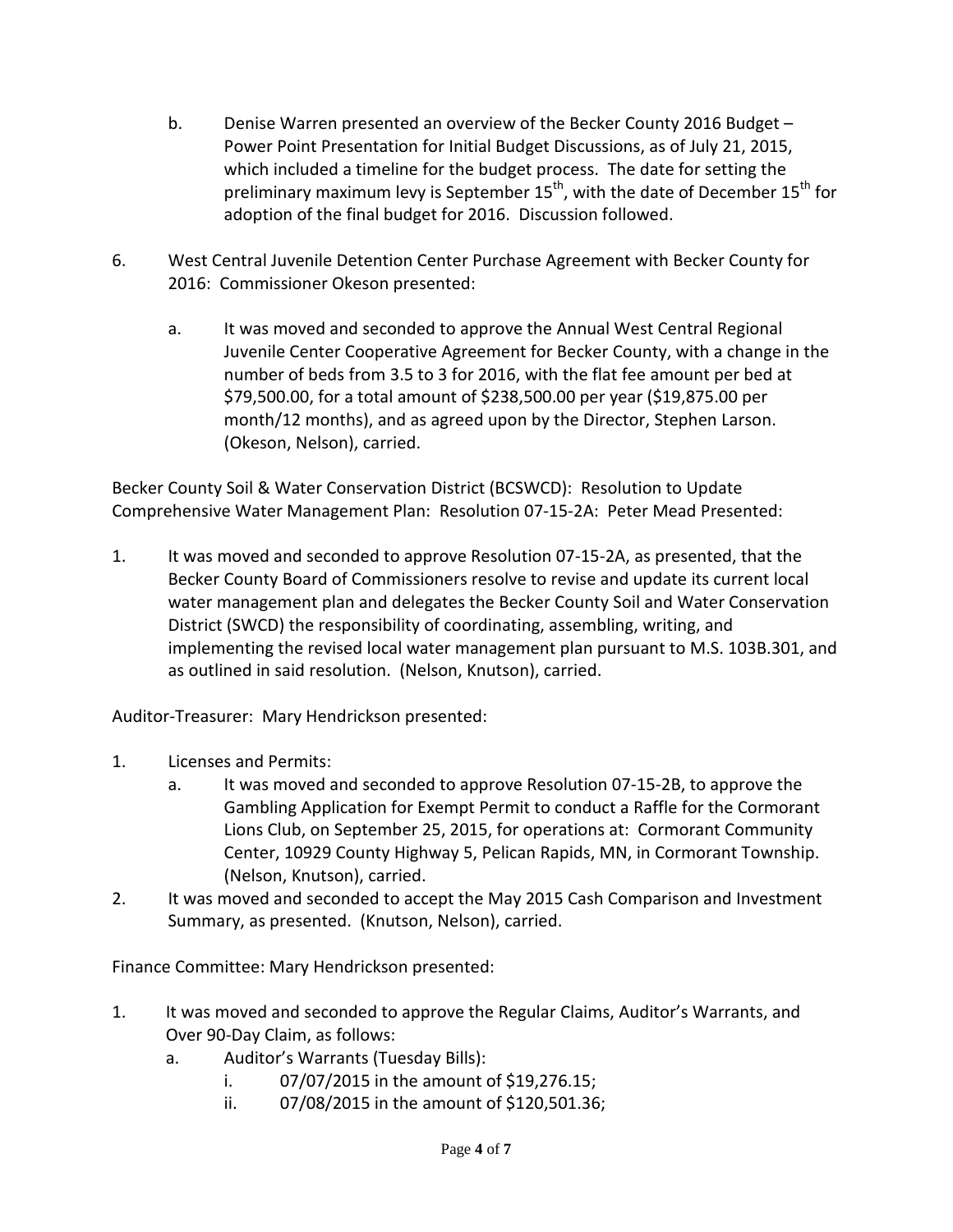- iii. 07/14/2015 in the amount of \$17,768.23;
- for a total amount of \$157,545.74;
- b. Over 90-Day Claim:
	- i. MR Sign in the amount of \$16.40; freight charge due from previous invoice.

(Nelson, Okeson), carried.

Human Services: Christy Ramsey and John Dinsmore presented:

- 1. It was moved and seconded to approve the letter of support, as presented, for the licensing application for Compassion House to offer Rule 31 Chemical Dependency Services and to authorize sending the letter to the Minnesota Department of Human Services (DHS). (Skarie, Okeson), carried.
- 2. It was moved and seconded to accept the Human Services Reports for Adult Services, Child & Family Services, Community Health, Financial Services, Mental/Chemical Dependency (MCD), and Transit, as presented. (Knutson, Skarie), carried.
- 3. It was moved and seconded to approve the Human Services Claims for Human Services, Community Health, and Transit, with the burial claims revised, as discussed. (Skarie, Okeson), carried.

Sheriff: Sheriff Todd Glander presented:

- 1. It was moved and seconded to accept the new WeFest Agreement between Becker County and Townsquare Live Events Minnesota, LLC, for a fee of \$38,000 for Becker County to provide law enforcement and crowd control from August 5, 2015 through August 9, 2015, with the corrected address location in the agreement to read 260th Avenue, rather than 250<sup>th</sup> Avenue. (Nelson, Okeson), carried.
- 2. It was moved and seconded to approve the request to initiate a K9 Program in Becker County, as presented. (Knutson, Skarie), carried.
- 3. It was moved and seconded to receive and accept donations for the Becker County K9 Program. (Okeson, Nelson), carried.
- 4. Chief Commander, Keith Melrose, of the West Central MN Drug and Violent Crime Task Force provided a brief report on a recent case, "Bricks of Steel", executed in May 2015, recognizing the outstanding job done by the Becker County Sheriff's office, specifically the members of the Drug Task Force. He reported that it was a very time intensive case, with the Drug Task Force typically working 24/7. Sheriff Todd Glander commented that it was a collaborative effort with many agencies involved. He also expressed his appreciation for the new ARMER Radio System, reporting that it was a great tool to have in place.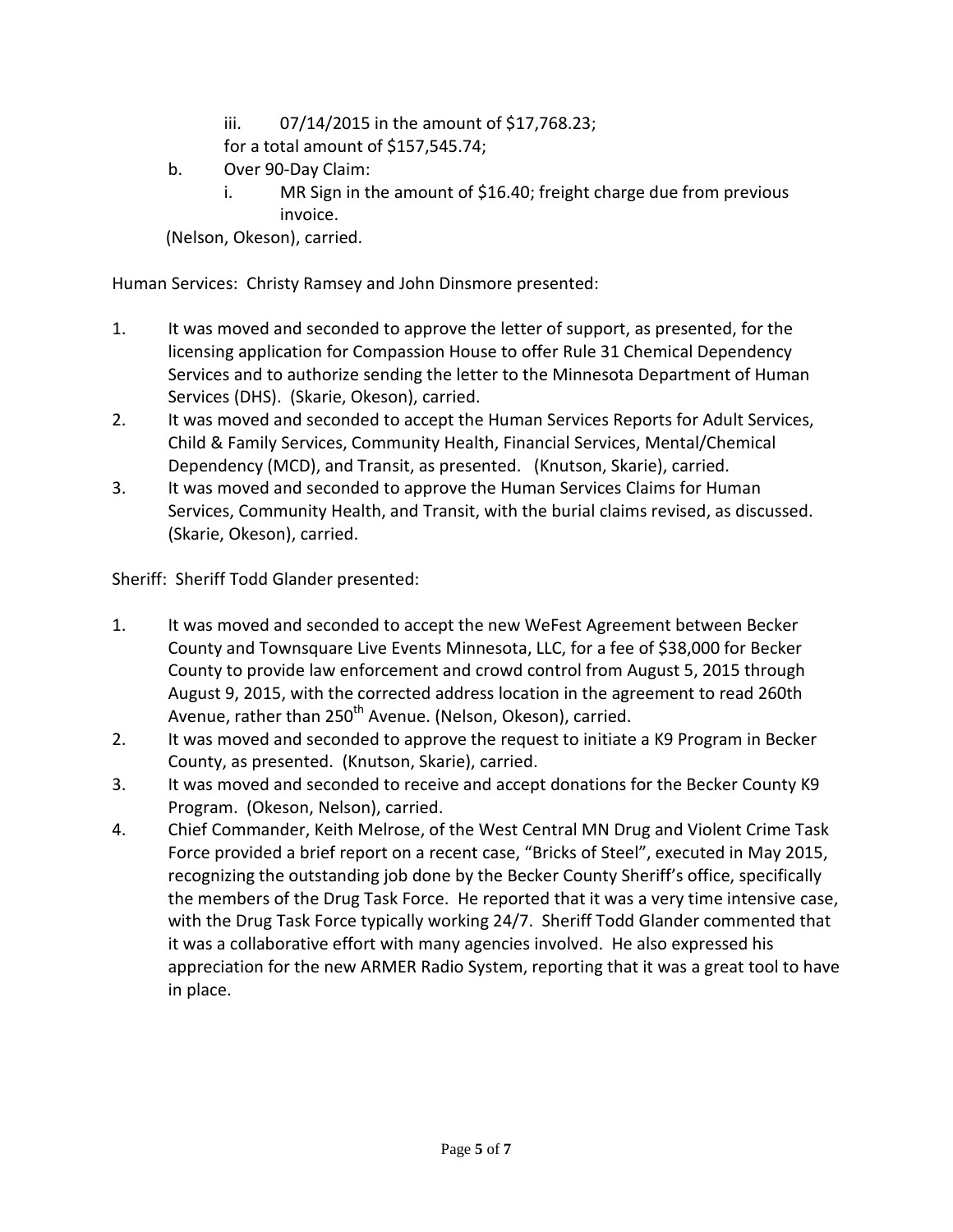Emergency Management: Craig Fontaine presented:

- 1. It was moved and seconded to approve the Memorandum of Agreement between Becker County Emergency Management and the Federal Emergency Management Agency (FEMA) Integrated Public Alert and Warning System (IPAWS) Program Management Office, regarding the use of the Becker County Emergency Management Interoperable System(s) and IPAWS OPEN Platform for Emergency Networks (IPAWS-OPEN), as presented. (Okeson, Nelson), carried.
- 2. It was moved and seconded to approve the Region 3 Homeland Security & Emergency Management Joint Powers Board Mutual Aid Agreement, as presented. (Knutson, Okeson), carried.

Economic Development Authority (EDA): University of Minnesota's Regional Sustainable Development Grant (RSDP) Award: Guy Fischer Presented:

1. It was moved and seconded to accept, on behalf of Becker County and the cities of Audubon and Frazee, the University of Minnesota's Central Regional Sustainable Development Partnership (CRSDP) Grant Award in the amount of \$10,000, for the Community Wind/Solar Hybrid Project Study/Review, effective July 1, 2015 – September 30, 2015. (Nelson, Skarie), carried.

Planning and Zoning: Eric Evenson-Marden presented:

- 1. It was moved and seconded to concur with the Planning Commission (July 14, 2015), to approve a Conditional Use Permit (CUP) as submitted by R & G Plumbing & Heating, Inc., for a heating and plumbing business, to include a building for supply storage and an office, with the project located at 25485 County Highway 48, in Osage Township. (Knutson, Nelson), carried.
- 2. It was moved and seconded to concur with the Planning Commission (July 14, 2015), to approve a Conditional Use Permit (CUP), as submitted by Bryan Stevens, for excavation of sand fill materials for a period of ten (10) years, to include screening equipment, but not to include a crusher, for the project located at 27208 County Highway 37, in Shell Lake Township. (Knutson, Okeson), carried.
- 3. The next informational meeting is scheduled for Wednesday, August 5, 2015 at 8:00 a.m. in the Third Floor Meeting Room of the courthouse.

Being no further business, Board Chair Grimsley adjourned the meeting.

Lunch Bunch was held following the meeting in the Third Floor Conference Room (EOC) of the Courthouse, provided by Auditor-Treasurer, Mary Hendrickson, and prepared by Anna Brown of "My Little Brown House".